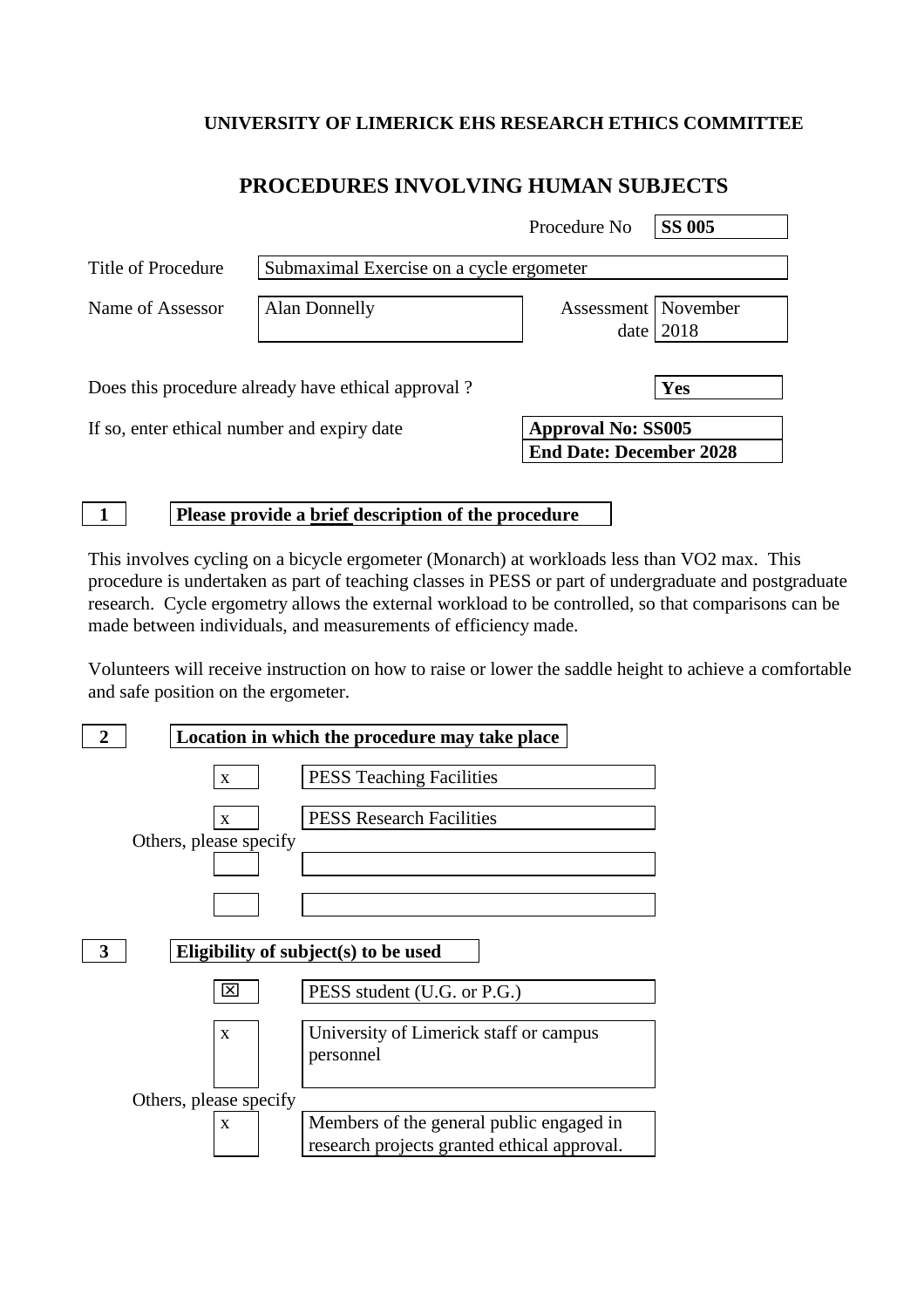# **4 Potential risks. To be explained before obtaining consent**

x Low risk

All exercise carries risk of cardiovascular accident in those who are susceptible. The participants will complete a standard pre-test questionnaire prior to participation, and no one with a history of cardiovascular disease, or a recent lower limb musculoskeletal injury would be asked to undertake this procedure. Additionally, all labs, Final Year Project research and other research would utilise an informed consent document prior to participation, which would explain the risks.

It should be noted that in teaching labs, bicycle ergometry is currently used by students of Sport and Exercise Sciences, PE and taught Masters students, who are usually exercise tolerant. Participants will have no contraindications to safe participation in exercise / physical activity.

#### **5 Action to be taken in the event of a foreseeable emergency**

The procedure will be terminated if the volunteer shows any sign of distress.

Standard first aid procedures may be required depending on the severity of the situation. The following standard procedure should be followed in the event of an incident occurring in the PESS building / UL Facility:

- 1. Stop the procedure. Position the subject to prevent self-injury.
- 2. If appropriate, raise the subject's lower limbs to improve blood flow. Should the subject fail to respond summon help immediately.
- 3. Check vital signs airways, breathing and circulation (ABC)
- 4. If required attempt CPR as soon as possible.
- 5. Requesting Help: Emergency Contact telephone numbers are listed on laboratory door:
	- During normal working hours 9am-5pm, use lab phone to contact the Student Health Centre on **061-20**2534
	- Outside of normal working hours, or if the Student Health Centre number is engaged/busy, use the laboratory phone to dial 3333 for UL security personnel who will then contact the ambulance service. Contact one of the PESS First Aiders – names are listed on the PESS laboratory door.
- 6. When contacting the above clearly state: Location, Building, Room Number, Nature of Incident/Accident and provide a contact number.
- 7. Complete the UL 'Accident & Emergency' form (completed by the investigator, not the volunteer). Forms available on UL HR website: <https://www.ul.ie/hr/hr-policies-procedures-and-forms-z>

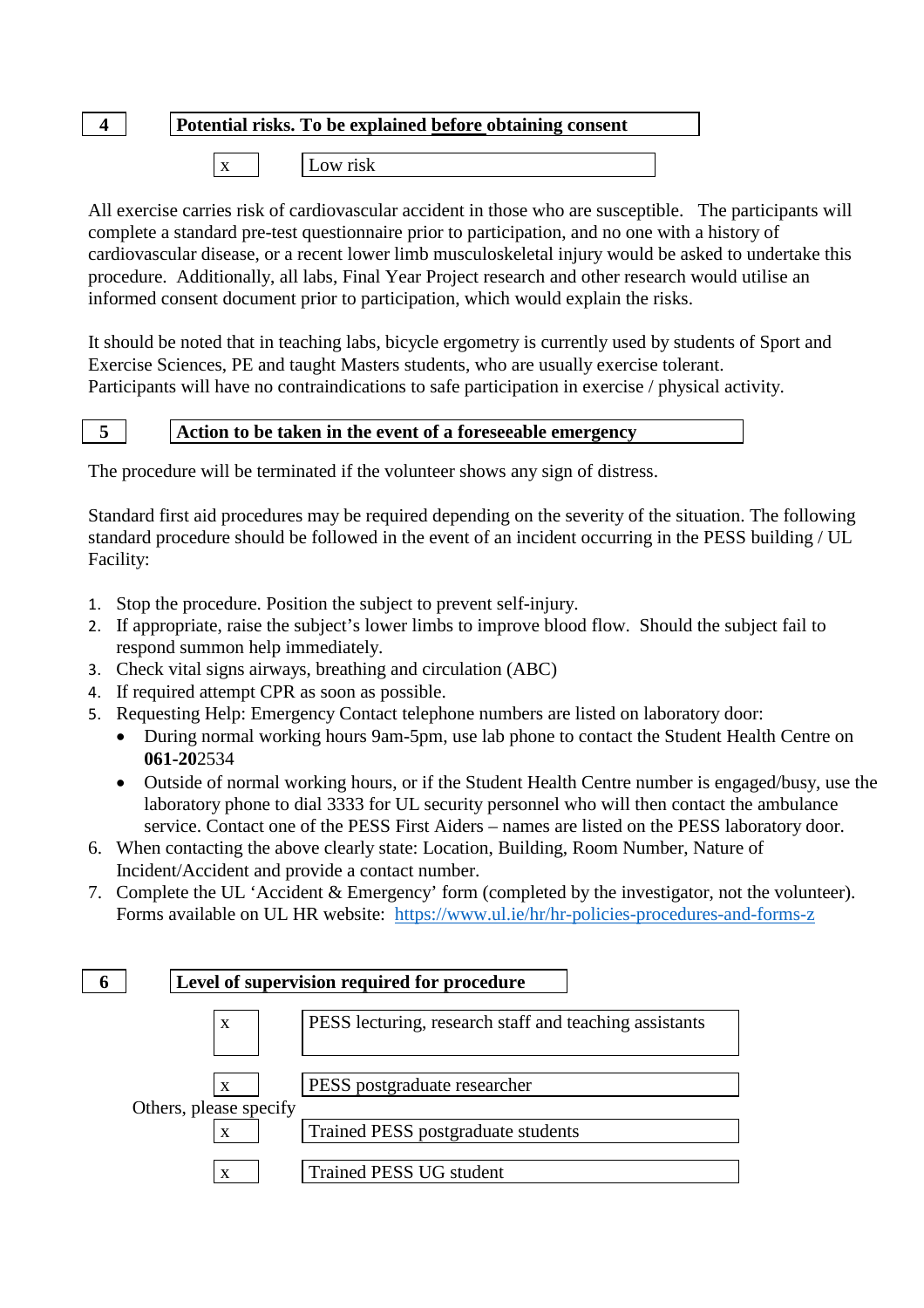